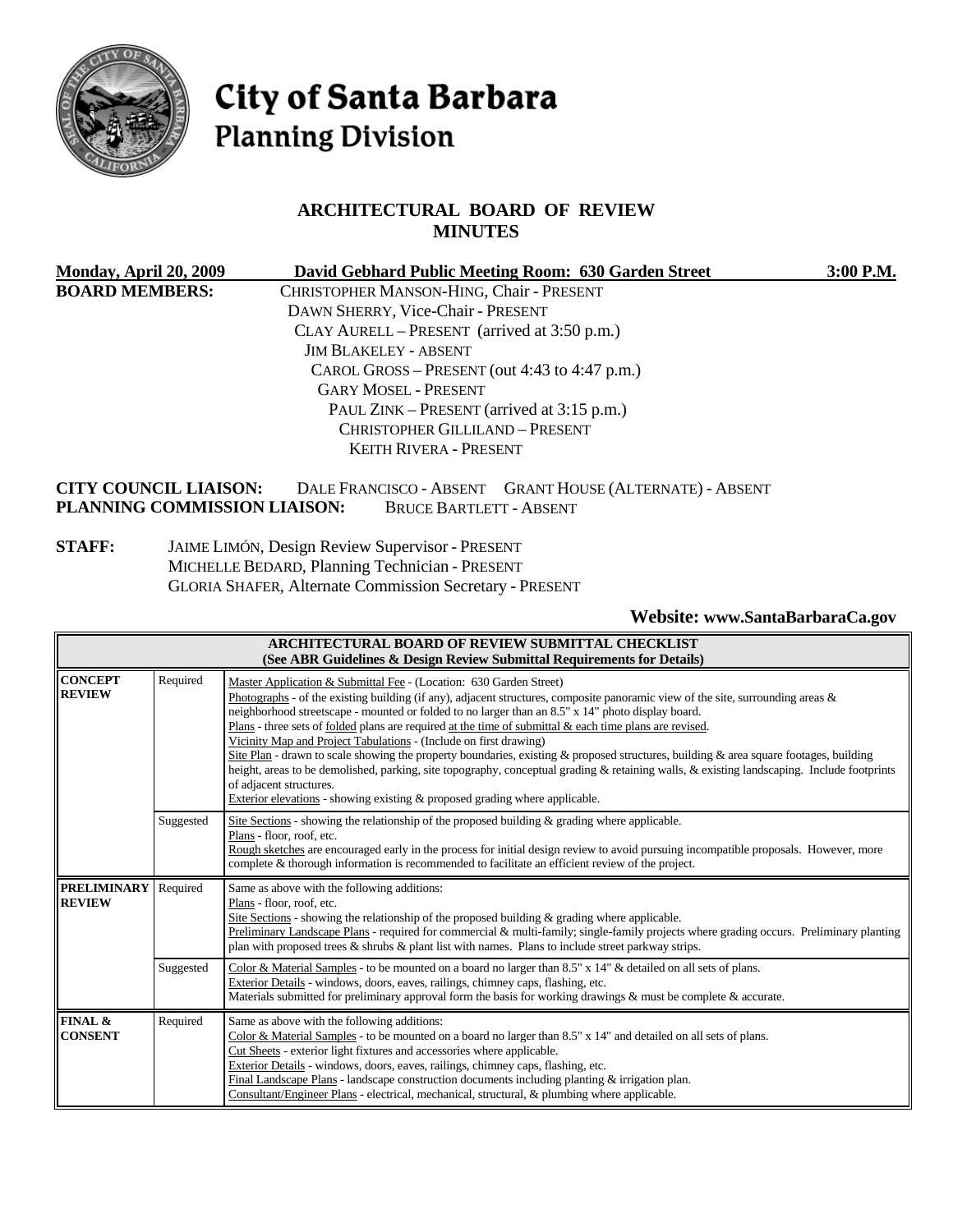#### **PLEASE BE ADVISED**

- The approximate time the project will be reviewed is listed to the left of each item. It is suggested that applicants arrive 15 minutes early. The agenda schedule is subject to change as cancellations occur. Staff will notify applicants of time changes.
- The applicant's presence is required. If an applicant is not present, the item will be postponed indefinitely. If an applicant cancels or postpones an item without providing advance notice, the item will be postponed indefinitely and will not be placed on the following Architectural Board of Review (ABR) agenda. In order to reschedule the item for review, a rescheduling fee will be paid and the applicant must fill out and file a Supplemental Application Form at 630 Garden Street (Community Development Department) in addition to submitting appropriate plans.
- All approvals made by the ABR are based on compliance with Municipal Code Chapter 22.68 and with adopted ABR guidelines. Some agenda items have received a mailed notice and are subject to a public hearing.
- The ABR may grant an approval for any project scheduled on the agenda if sufficient information has been provided and no other discretionary review is required. Substitution of plans is not allowed, if revised plans differing from the submittal sets are brought to the meeting, motions for preliminary or final approval will be contingent upon staff review for code compliance.
- The Board may refer items to the Consent Calendar for Preliminary and Final Architectural Board of Review approval.
- Concept review comments are valid for one year. A Preliminary approval is valid for one year from the date of the approval unless a time extension has been granted. A Final approval is valid for two years from the date of final action unless a time extension has been granted or a Building Permit has been issued.
- Decisions of the ABR may be appealed to the City Council. For further information on appeals, contact the Planning Division Staff or the City Clerk's office. Appeals must be in writing and must be filed with the City Clerk at City Hall, 735 Anacapa St. within ten (10) calendar days of the meeting at which the Board took action or rendered its decision.
- **AMERICANS WITH DISABILITIES ACT:** In compliance with the Americans with Disabilities Act, if you need special assistance to gain access to, comment at, or participate in this meeting, please contact the Planning Division at 805-564-5470. If possible, notification at least 48 hours prior to the meeting will enable the City to make reasonable arrangements in most cases.
- **AGENDAS, MINUTES and REPORTS**: Copies of all documents relating to agenda items are available for review at 630 Garden St. and agendas and minutes are posted online at www.SantaBarbaraCa.gov/abr. **Materials related to an item on this agenda submitted to the ABR after distribution of the agenda packet are available for public inspection in the Community Development Department located at 630 Garden St., during normal business hours.** If you have any questions or wish to review the plans, please contact Michelle Bedard, at (805) 564-5470 between the hours of 8:30 a.m. to 4:00 p.m., Monday through Thursday, and every other Friday, or by email at mbedard@santabarbaraca.gov. Please check our website under City Calendar to verify closure dates.

# **LICENSING ADVISORY:**

The Business and Professions Code of the State of California and the Municipal Code of the city of Santa Barbara restrict preparation of plans for certain project types to licensed professionals. Applicants are encouraged to consult with Building and Safety Staff or Planning Staff to verify requirements for their specific projects.

Unlicensed persons are limited to the preparation of plans for:

- $\triangleright$  Single or multiple family dwellings not to exceed four (4) units per lot, of wood frame construction, and not more than two stories and basement in height;
- ¾ Non-structural changes to storefronts; and,
- $\blacktriangleright$  Landscaping for single-family dwellings, or projects consisting solely of landscaping of not more than 5,000 square feet.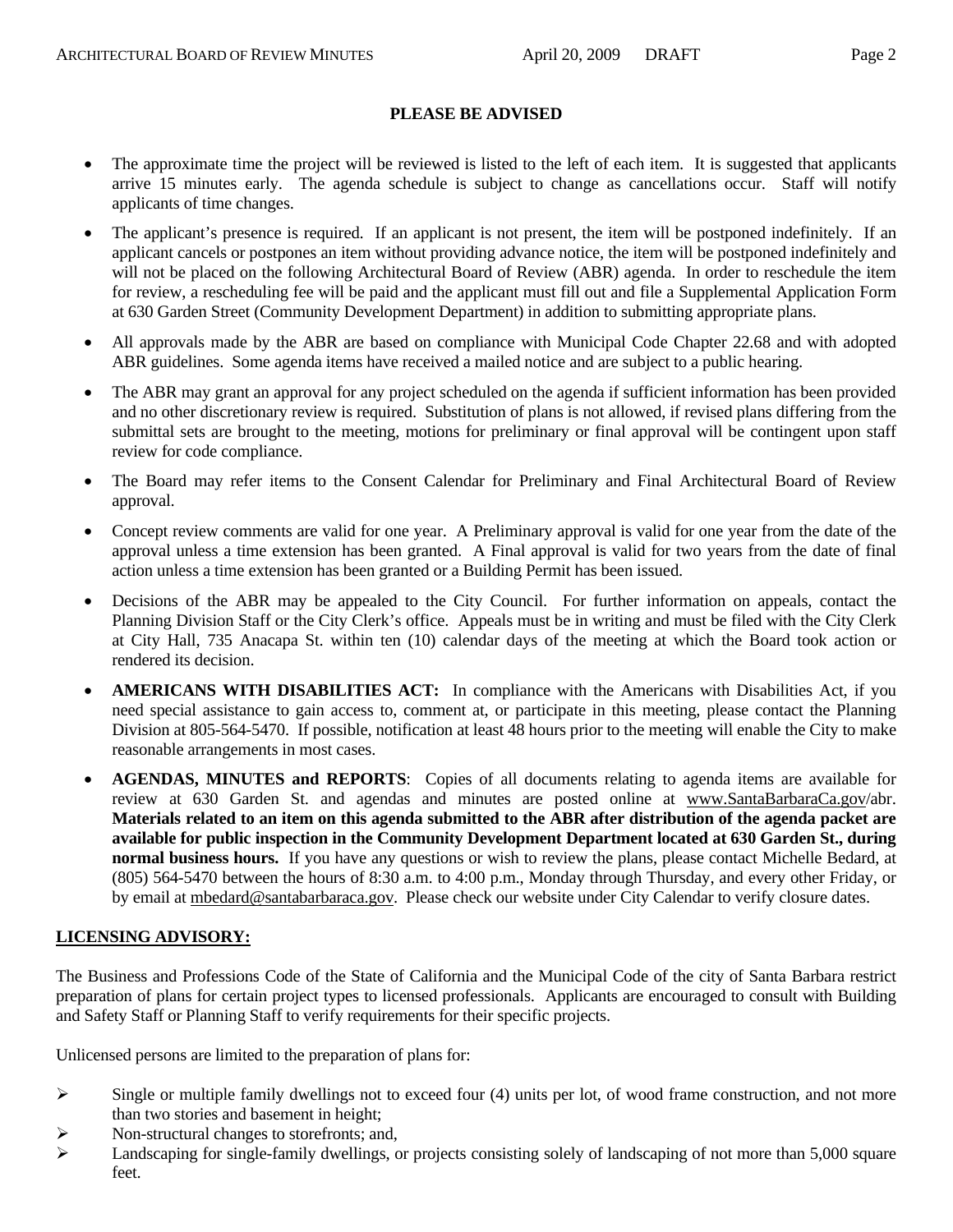#### **NOTICE:**

- 1. On Thursday, April 16, 2009 at 4:00 p.m., this Agenda was duly posted on the indoor and outdoor bulletin boards at the Community Development Department, 630 Garden Street, and online at www.SantaBarbaraCa.gov/abr.
- 2. This regular meeting of the Architectural Board of Review will be broadcast live on City TV-18, or on your computer via http://www.santabarbaraca.gov/Government/Video/ and then clicking City TV-18 Live Broadcast. City TV-18 will also rebroadcast this meeting in its entirety on Wednesday at 8:00 a.m. on Channel 18. An archived video copy of this meeting will be viewable on computers with high speed internet access the following Wednesday at www.santabarbaraca.gov/abr and then clicking *Online Meetings.*

#### **CALL TO ORDER.**

The Full Board meeting was called to order at 3:02 p.m.

#### **ATTENDANCE:**

| Members present: | Aurell (arrived at 3:50), Gilliland, Gross, Manson-Hing, Sherry, Mosel, Rivera, Zink<br>(arrived at $3:15$ ). |
|------------------|---------------------------------------------------------------------------------------------------------------|
| Members absent:  | Blakeley.                                                                                                     |
| Staff present:   | Bedard, Hetrick; Limón, Shafer.                                                                               |

#### **GENERAL BUSINESS:**

A. Public Comment:

No public comment.

B. Approval of Minutes:

| Motion: | Approval of the minutes of the Architectural Board of Review meeting of April 6, 2009, as |
|---------|-------------------------------------------------------------------------------------------|
|         | amended.                                                                                  |
| Action: | Mosel/Rivera, 5/0/1. Motion carried. (Sherry abstained, Aurrell/Blakeley/Zink absent.)    |

C. Consent Calendar:

| Motion: | Ratify the Consent Calendar of April 13, 2009. The Consent Calendar was reviewed by Gary |
|---------|------------------------------------------------------------------------------------------|
|         | Mosel.                                                                                   |
| Action: | Rivera/Mosel, 6/0/0. Motion carried. (Aurrell/Blakeley/Zink absent.)                     |
| Motion: | Ratify the Consent Calendar of April 20, 2009. The Consent Calendar was reviewed by Gary |
|         | Mosel with the exception of the landscaping for Item D, reviewed by Carol Gross.         |
| Action: | Rivera/Mosel, 6/0/0. Motion carried. (Aurrell/Blakeley/Zink absent.)                     |

D. Announcements, requests by applicants for continuances and withdrawals, future agenda items, and appeals.

Board member Mosel announced that on April 25 a "Kids Drawing Architecture" event will be held at La Cumbre Junior High School from 1:00 to 3:00 p.m. Kids Draw Architecture is a program developed by the Architectural Foundation of Santa Barbara to enrich community awareness of the built environment by encouraging children to sketch architectural landmarks.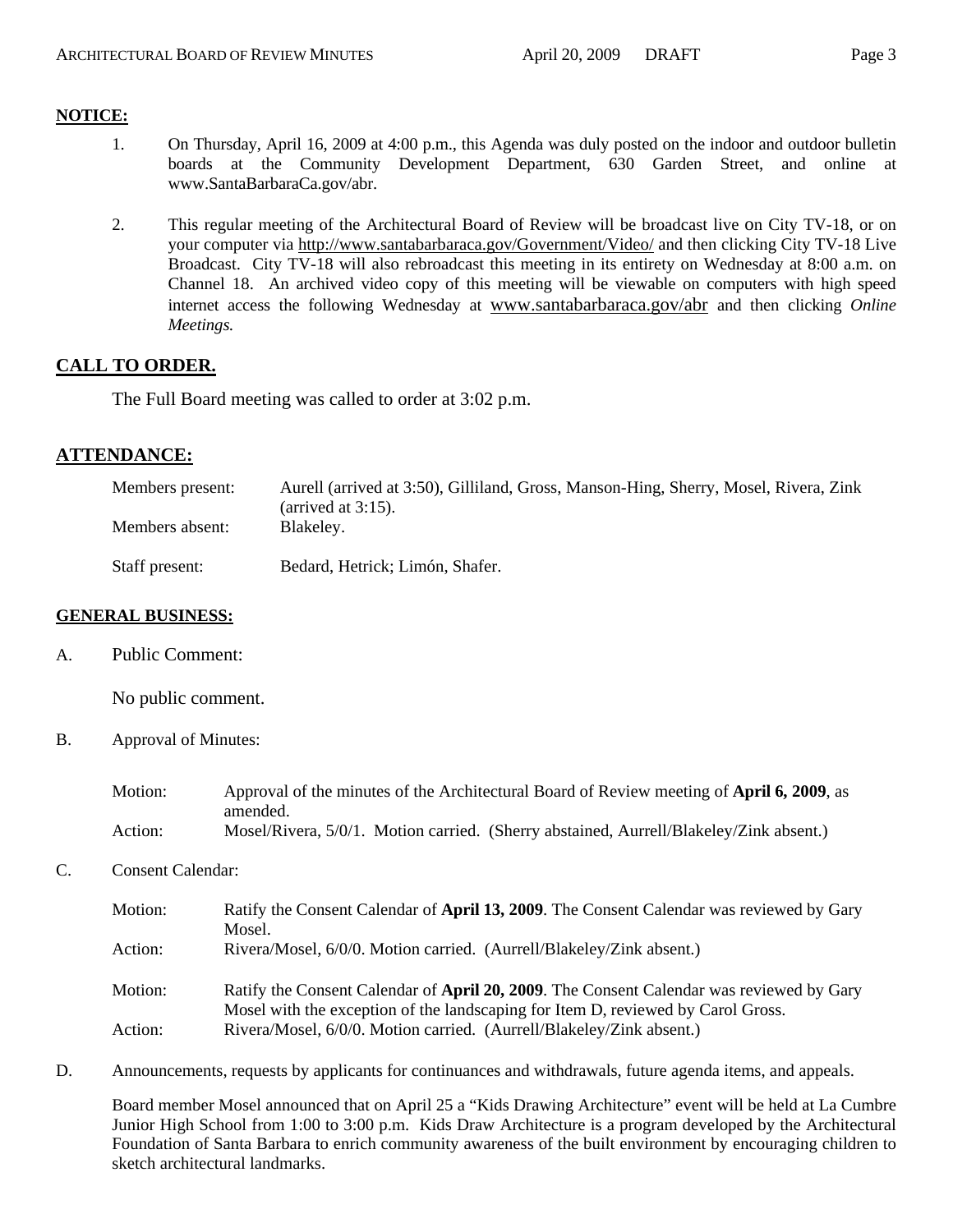#### E. Subcommittee Reports - None.

F. Possible Ordinance Violations.

Board member Sherry reported that new stop lights have been installed mid-block on Cota Street outside the Junior High School. The stop lights are not the standard green color and style, but are on bright aluminum poles.

Board member Gilliland questioned whether ordinance violations are to be reported in writing rather than by oral report. Ms. Bedard clarified that it is preferred for violations to be submitted in writing concerning private development.

# **CONCEPT REVIEW - CONTINUED ITEM**

#### **1. 915 E ANAPAMU ST E-1/R-3 Zone**

| Assessor's Parcel Number: 029-201-003 |                                                  |
|---------------------------------------|--------------------------------------------------|
| <b>Application Number:</b>            | MST2007-00331                                    |
| Owner:                                | <b>Charles Crail</b>                             |
| Agent:                                | Suzanne Elledge Permitting and Planning Services |
| Architect:                            | Cearnal, Andrulaitis                             |

(Proposal to construct 13 two-and three-story residential apartments and demolition of an existing 2,192 square foot single-family residence on a 40,759 square foot parcel in the E-1 and R-3 Zones. The proposal includes two three-bedrooms, two one-bedroom, and nine two-bedroom apartments ranging from 626 to 1,584 square feet, for a total of 14,732 square feet. A total of 3,350 cubic yards of grading is proposed and 28 parking spaces are provided (17 below grade and 11 at grade) in a combination of one and two-car garages, carports, and uncovered spaces. The project requires Environmental Assessment.)

# **(Second Concept Review. Comments only; project requires Environmental Assessment.)**

These are DRAFT Minutes ONLY, pending approval 05/04/09:

(3:12)

Present: Brian Cearnal, Architect; Katie O'Riley-Rodgers, Landscape Architect; Susan Elledge, Agent; Melissa Hetrick, City Project Planner.

Public comment opened at 3:37 p.m.

Peter Cohen, opposed: addressed problems regarding access and environment.

C. K. Fleming, stated comments unrelated to the project, suggested a hotel with roof-top parking.

An opposition letter from Paula Westbury was acknowledged by the Board.

Public comment was closed.

#### **Motion: Continued indefinitely to the Full Board with the following comments:**  ARCHITECTURE:

- 1) Study the trash location.
- 2) Study the flat roofs for color and future solar locations.
- 3) Study the lawn areas for use as recreational play areas.
- 4) Investigate opening the parking garage to provide natural light and ventilation
- 5) Provide a neighborhood context map showing the site in relation to the adjacent County Bowl.
- 6) Study the massing or screening along Units 4, 5, and 6.
- 7) Provide additional photo documentation from Anapamu Street facing northeast.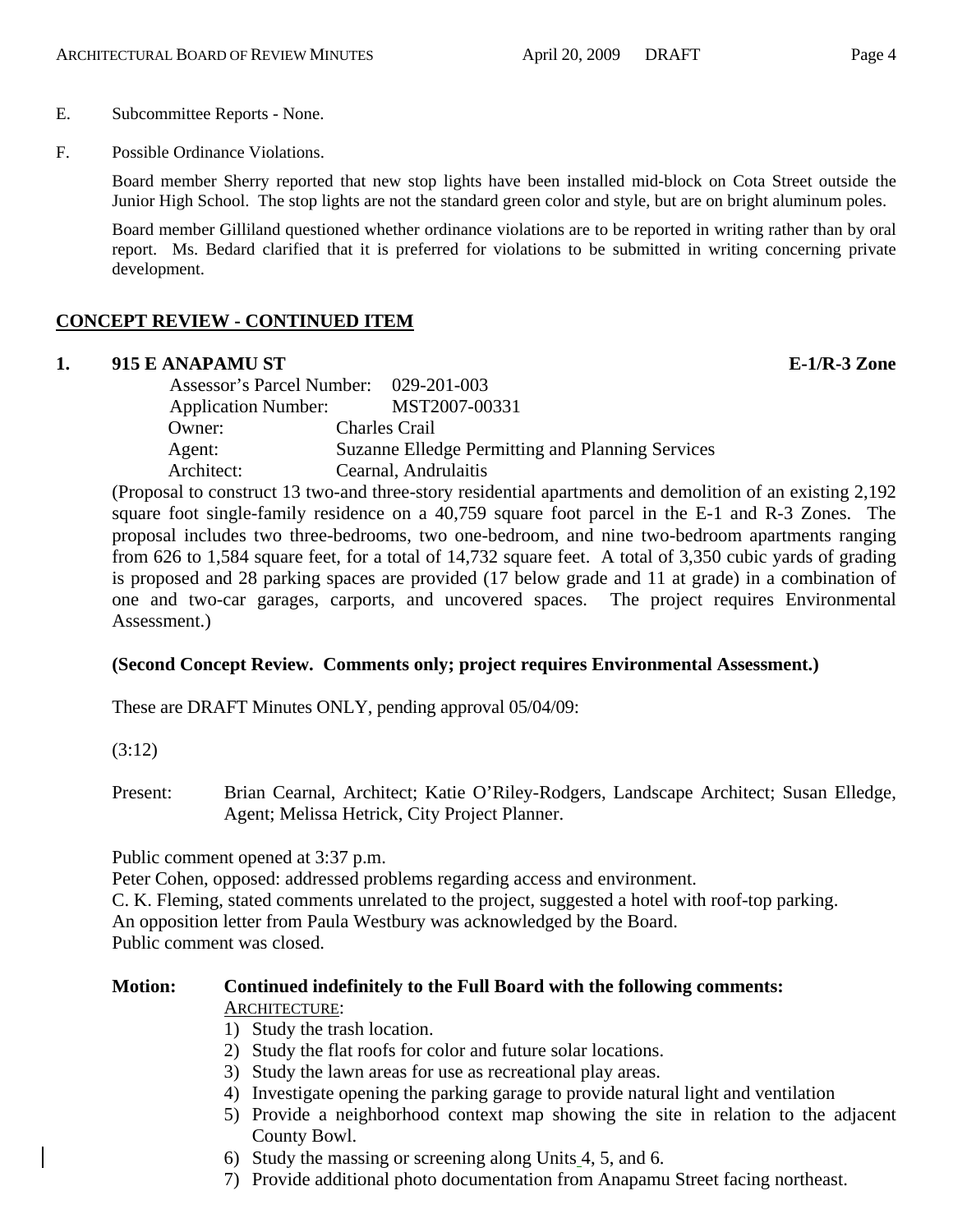- 
- 8) Study providing relief along unit 8.
- 9) It is preferred that the stairs to Anamapu Street be retained as they provide convenient street access and promote walkability, however it is understood that they may be required to be removed for ADA accessibility.
- 10) Consider the driveway width to be the minimum required.
- 11) Study the integration of the project architecture.

- 1) Clearly document all trees proposed to be removed.
- 2) Study relocating the large existing palm trees, indicate sizes to be removed.
- 3) Study the possibility of providing a variety of sizes, in 15-gallon minimum and larger, for the replacement oaks to resemble a variety of tree ages.
- 4) Study incorporating sustainable principles into the project.
- 5) Study additional planting on the north side of the retaining wall.

Action: Zink/Sherry, 8/0/0. Motion carried. (Blakeley absent.)

# **CONCEPT REVIEW - CONTINUED ITEM**

# **2. 601 SAN PASCUAL ST R-3 Zone**

|                            | Assessor's Parcel Number: 037-101-014 |
|----------------------------|---------------------------------------|
| <b>Application Number:</b> | MST2008-00091                         |
| Owner:                     | Dario Pini                            |
| Architect:                 | Murphy & Associates, Architects       |

(Proposal to demolish the existing 355 square foot garage and 78 square foot attached shed and construct a new three-bedroom, 1,163 square foot second story residential unit above a new 1,297 square foot three, two-car garage structure and attached 45 square foot shared laundry facility. The 12,000 square foot lot is currently developed with two residential units (1,200 and 1,151 square feet). The proposal also includes a 114 square foot first-story and 451 square foot second-story addition to the existing 1,151 square foot residential unit to result in a five-bedroom, 1,716 square foot residential unit. The existing three-bedroom 1,200 square foot residential unit will remain unaltered. The proposal will result in three residential units (at 1,163 square feet, 1,200 square feet, and 1,716 square feet) and the three, two-car garage structure (totaling 1,297 square feet).)

# **(Third Concept Review. Comments only; project requires Environmental Assessment.)**

These are DRAFT Minutes ONLY, pending approval 05/04/09:

(4:38)

Present: Brian Murphy, Architect.

Public comment opened at 4:47 p.m. An opposition letter from Paula Westbury was acknowledged by the Board. A letter from Miguel Garcia addressing privacy concerns. Public comment closed.

#### **Motion: Continued indefinitely to Full Board with the following comments:**  ARCHITECTURE:

- 1) Study the transitional roof over the entry of Unit C.
- 2) Show windows of the adjacent parcel overlooking Unit C and illustrate mutual privacy.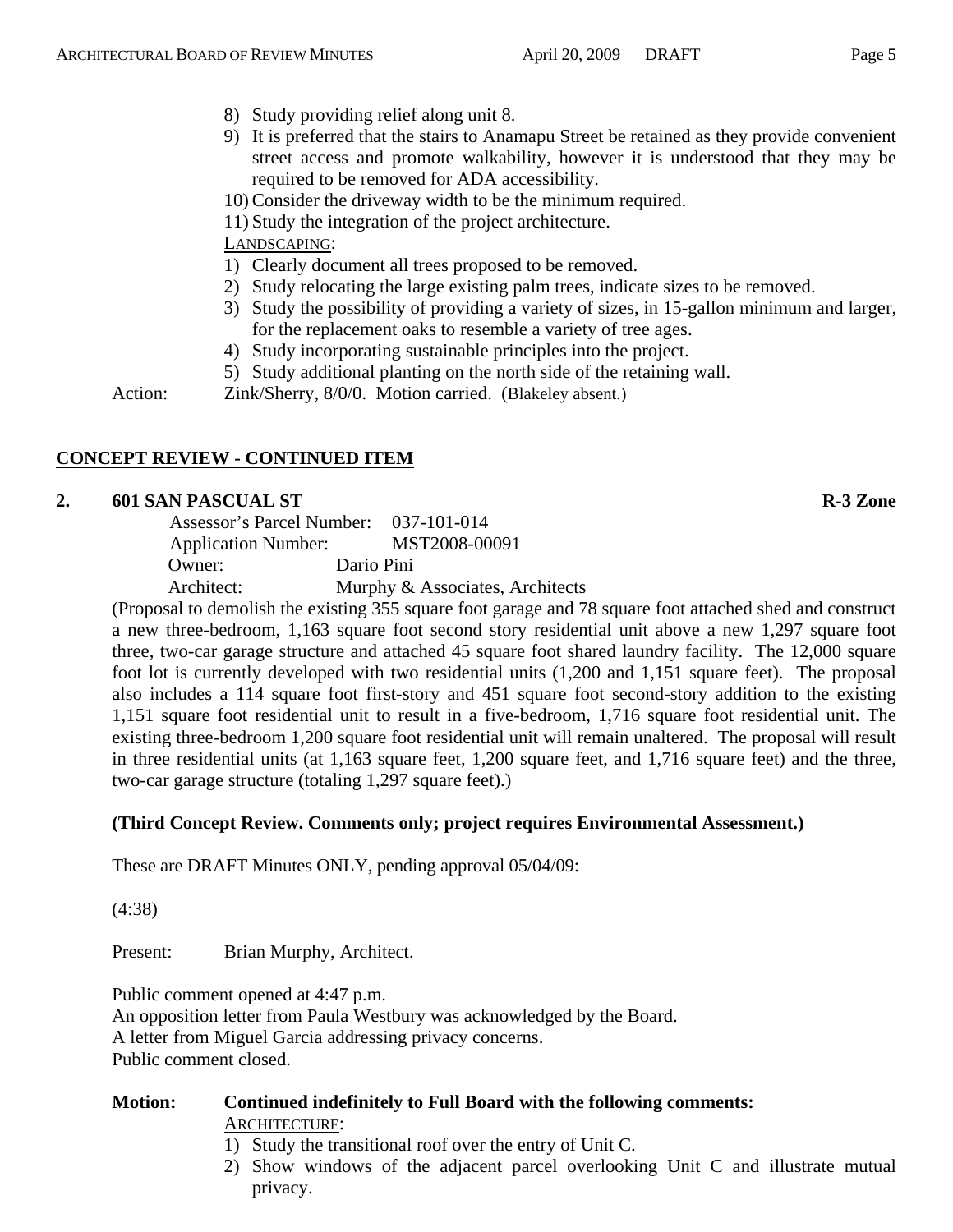3) Accurately show all existing walls including the as-built property line wall along San Pascual Street. Provide relief along the as-built wall.

4) Relocate the trash enclosure away from the root zone of any existing trees.

# LANDSCAPING:

- 1) Resolve the open yard requirements and indicate on plans.
- 2) Provide a complete landscape plan, prepared by a licensed landscape architect, as required by the ABR guidelines for a multi-family residential site, prior to returning to ABR.
- 3) Comments 5, 7, 8, and 9 from the meeting of 10/16/08 were carried forward: (5.) Eliminate the corner of the garden wall to allow the planting of a new tree in the corner of the garden wall to allow a new tree and planting in that corner and also adjacent to the chimney of Building A in order to allow ficus vines to grow along the face of the garden wall on the sidewalk; and introduce a tree in both locations. (7.) Show curb-cut with the new proposed driveway, observing the storm drain, add additional ficus vines at the driveway where it meets the sidewalk and garden walls and train them along the sidewalk garden walls at the location also. (8.) Restudy the conceptual landscape plan and add plants/trees in all proposed new landscape areas, including areas throughout the site, at both sides of the driveway, and between Buildings C and A. Remove the pittosporum stumps and planting new vertical trees on both sides of the driveway. (9.) Restudy the three bioswale areas; show how the water moves through the site, the foliage, and under the garden walls.

Action: Sherry/Rivera, 8/0/0. Motion carried. (Blakeley absent.)

# **PRELIMINARY REVIEW**

#### **3. 1720 SAN ANDRES ST R-3 Zone**

| Assessor's Parcel Number: 043-191-015 |                     |
|---------------------------------------|---------------------|
| <b>Application Number:</b>            | MST2008-00066       |
| Owner:                                | Cameron Porter      |
| Architect:                            | <b>Thomas Moore</b> |

(Proposal to construct a new 802 square foot two-bedroom residential unit above a new 460 square foot, two-car garage, and 160 square foot, attached storage room on a 5,040 square foot lot in the R-3 Zone. The proposal also includes a 63 square foot first floor addition to the existing 558 square foot one-story two-bedroom residential unit and the demolition of an existing 250 square foot, legal non-conforming, single-car garage and a 75 square foot shed. A total of four parking spaces (two covered and two uncovered) will be provided on site. The project involves the removal of two existing palm trees.)

# **(Preliminary Approval is requested.)**

These are DRAFT Minutes ONLY, pending approval 05/04/09:

(5:18)

Present: Thomas Moore, Architect; David Black, Landscape Architect; Cameron Porter, Owner.

#### **Motion: Continued indefinitely to the Full Board with the following comments:**  ARCHITECTURE:

1) Coordinate elevations with floor plans, include all building elements on elevations.

2) South elevation: center the window at the gabled end of the upper story.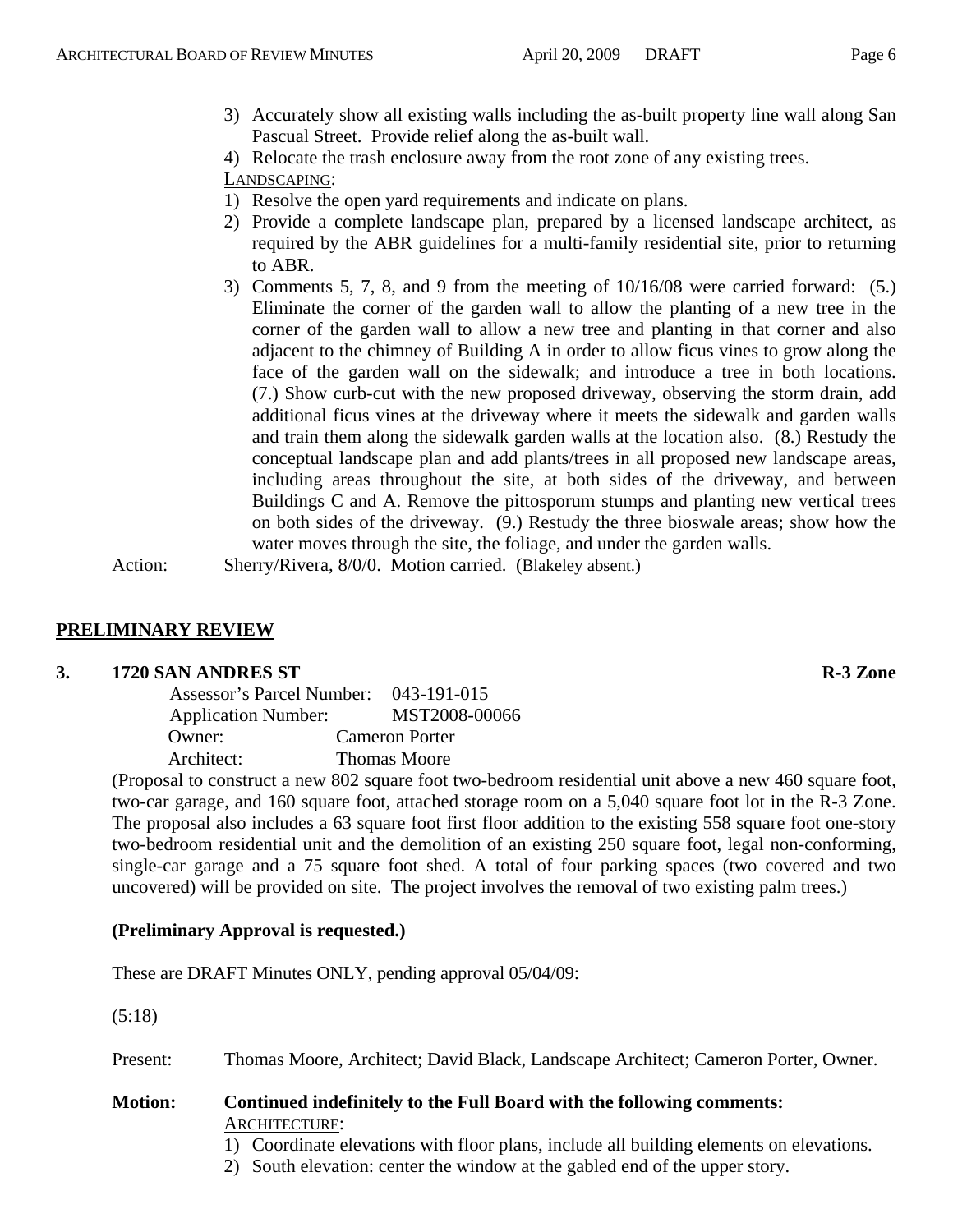- 3) West elevation: study the juxtaposition of the end gabled edge, where it meets the side of the walkway to the second floor.
- 4) West elevation: study the small shed roof protruding from the gabled end of the second story
- 5) North elevation: carried forward comment #8 from the 7/14/08 meeting: (8). There is concern that the rear building at the north elevation (annotated as west) is unarticulated and boxy. Study for a balanced design.

- 1) The landscaping compliance statement shall be reproduced on the landscape plan for preliminary approval.
- 2) Call out the percentage of turf and verify that it does not exceed the maximum percentage.
- 3) Study the northern area at the dog run for landscaping opportunities to help break up the massing and alleviate the starkness of the north elevation.

Action: Sherry/Gross, 8/0/0. Motion carried. (Blakeley absent.)

# **PRELIMINARY REVIEW**

# **4. 822 E CANON PERDIDO ST C-2 Zone**

| Assessor's Parcel Number:  | 031-042-006           |
|----------------------------|-----------------------|
| <b>Application Number:</b> | MST2005-00506         |
| Architect:                 | Larry Thompson        |
| Owner:                     | James and Carla Gally |

(A revised proposal for the demolition of two existing residential units and two garages and the construction of four new three-bedroom, two-story condominium units ranging in size from 1,354 square feet to 1,468 square feet, on an 11,250 square foot lot in the C-2 zone. A total of 8 on-site parking spaces will be provided, in four attached two-car garages (ranging in size between 423 and 490 square feet). The project received a time extension of the Staff Hearing Officer Approval on 2/25/09 for a Tentative Subdivision Map (Resolution No. 010-09). The original ABR Preliminary Approval expired on 5/29/08.)

# **(Preliminary Approval is requested. Project requires compliance with Staff Hearing Officer Resolution No. 010-09.)**

These are DRAFT Minutes ONLY, pending approval 05/04/09:

(5:46)

Present: Larry Thompson, Architect.

Public comment opened at 6:08 p.m. An opposition letter from Paula Westbury was acknowledged. Public comment was closed.

# **Motion: Continued indefinitely to the Full Board with the following comments:**

- 1) Provide a full landscape plan showing all hardscape and landscape opportunities.
- 2) Show the interaction between both sites with common access.
- 3) Delineate on the site plan all perimeter fencing conditions.

4) Show the proximity of the neighboring structures.

ARCHITECTURE: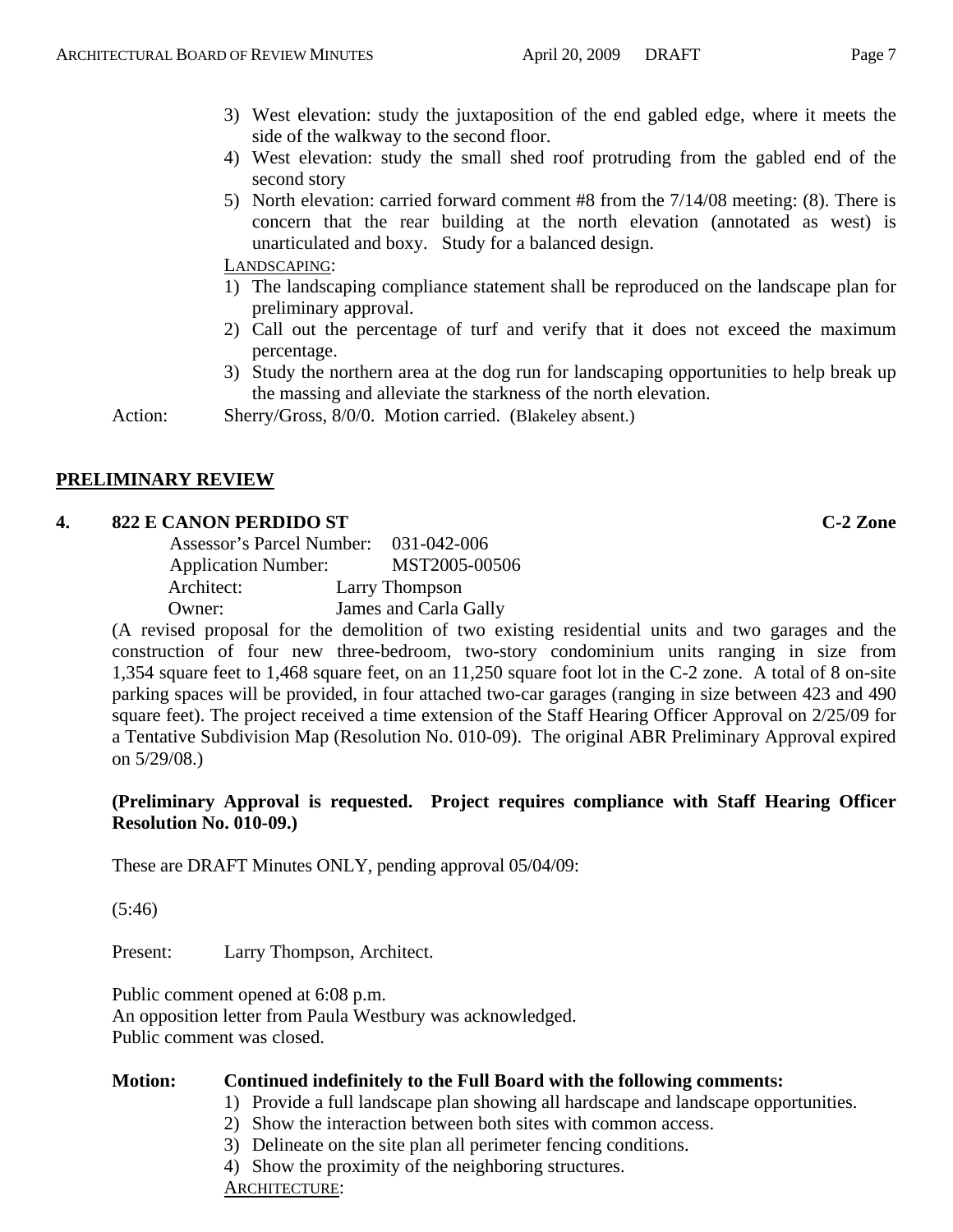- 1) There is concern that the skewed geometry of the project impacts the quantity and quality of open space and creates the potential inefficiencies of the paving. Provide studies to confirm the need for the proposed orientation with regard to the solar array in the skewed proposal.
- 2) Northeast: study the use of repetitive garage doors and long guardrail elements that elongate the project.
- 3) Study the roofs above the open decks at the second floor to provide opportunities to break up linear massing of project.
- 4) Southwest: study the materiality of the deck screen as it is not compatible with the project style.
- 5) Northwest: study the design of this portion of the building as it faces Canon Perdido Street for a more pedestrian friendly appearance.
- 6) Restudy the trash enclosures for either private or a centralized trash location and less visable location from the street.

- 1) Provide a site survey showing all existing structures and trees with trunks over 4 inches in diameter.
- 2) Study narrowing the driveway wherever possible to provide full canopy trees.
- Action: Sherry/Rivera, 8/0/0. Motion carried. (Blakeley absent.)

# **PRELIMINARY REVIEW**

#### **5. 824 E CANON PERDIDO ST C-2 Zone**

| Assessor's Parcel Number: 031-042-007 |                       |
|---------------------------------------|-----------------------|
| <b>Application Number:</b>            | MST2005-00504         |
| Owner:                                | James and Carla Gally |
| Architect:                            | Larry Thompson        |

(A revised proposal for a new two-story, four-unit condominium project comprised of three attached one-bedroom units (842 square feet each) and one detached two-bedroom unit (1,297 square feet) on a 8,053 square foot lot in the C-2 Zone. A total of 7 parking spaces will be provided on-site in three onecar garages (272 square feet each), a two-car garage (467 square feet), and two uncovered spaces. The project received a time extension of the Staff Hearing Officer Approval on 2/25/09 for a Tentative Subdivision Map and Modifications for encroachments into the required rear setback (Resolution No. 011-09). The original ABR Preliminary Approval expired on 12/11/07.)

#### **(Preliminary Approval is requested. Project requires compliance with Staff Hearing Officer Resolution No. 011-09.)**

These are DRAFT Minutes ONLY, pending approval 05/04/09:

(6:40)

Present: Larry Thompson, Architect.

Public comment opened at 6:46 p.m. An opposition letter from Paula Westbury was acknowledged. Public comment closed.

#### **Motion: Continued indefinitely to the Full Board with the following comments:**

1) Study the overall aesthetic to provide more consistency with the adjacent project.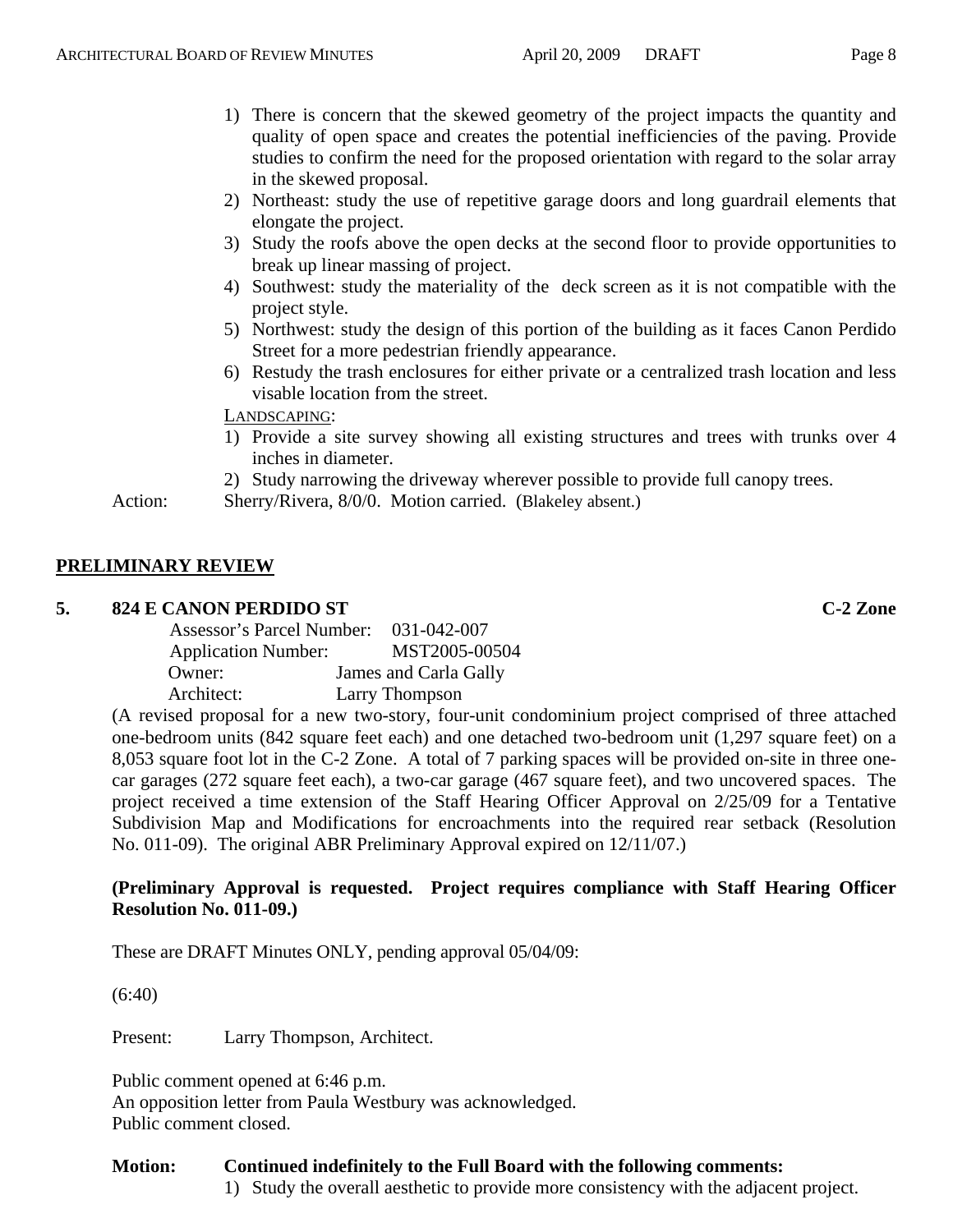- ARCHITECTURE:
- 1) Study adding architectural details and articulation for added interest.
- 2) Restudy the entry to unit 1 as it faces Canon Perdido for a more residential feel.
- 3) Restudy the southeast corner for compatibility on both elevations. 4) Study the corner of the first unit at the driveway for relocation of trash and mechanical equipment.
- 5) Plans shall reflect the required minimum 42 inch high railing height.
- 6) One Board member prefers eliminating the connection between buildings.

- 1) Verify the proposed sizes of court yards and their integration into the common open space.
- 2) Study providing a usable common open yard area to the project
- 3) Study maximizing the landscaping wherever possible, and minimizing hardscape while incorporating only the minimum required vehicular maneuverability.

Action: Sherry/Rivera, 8/0/0. Motion carried. (Blakeley absent.)

# **ADJOURNMENT:**

# **The Full Board meeting adjourned at 7:21 p.m.**

# **CONSENT CALENDAR**

# **NEW ITEM**

# **A. 3898 STATE ST C-2/SD-2 Zone**

| Assessor's Parcel Number:  | 057-240-044   |
|----------------------------|---------------|
| <b>Application Number:</b> | MST2009-00172 |
| Owner:                     | Four Jays, LP |
| Applicant:                 | John Price    |

(Proposal for an EVR Phase II upgrade to include the installation of a Veeder Root Carbon Pressure Management System at the existing Unocal 76 Station. The proposal will be a pole mounted system to be connected to the existing vent risers. No other exterior alterations are proposed. The upgrade is required by Santa Barbara County Air Pollution Control District.)

# **(Action may be taken if sufficient information is provided.)**

An opposition letter from Paula Westbury was acknowledged.

# **Continued one week to Consent Calendar.**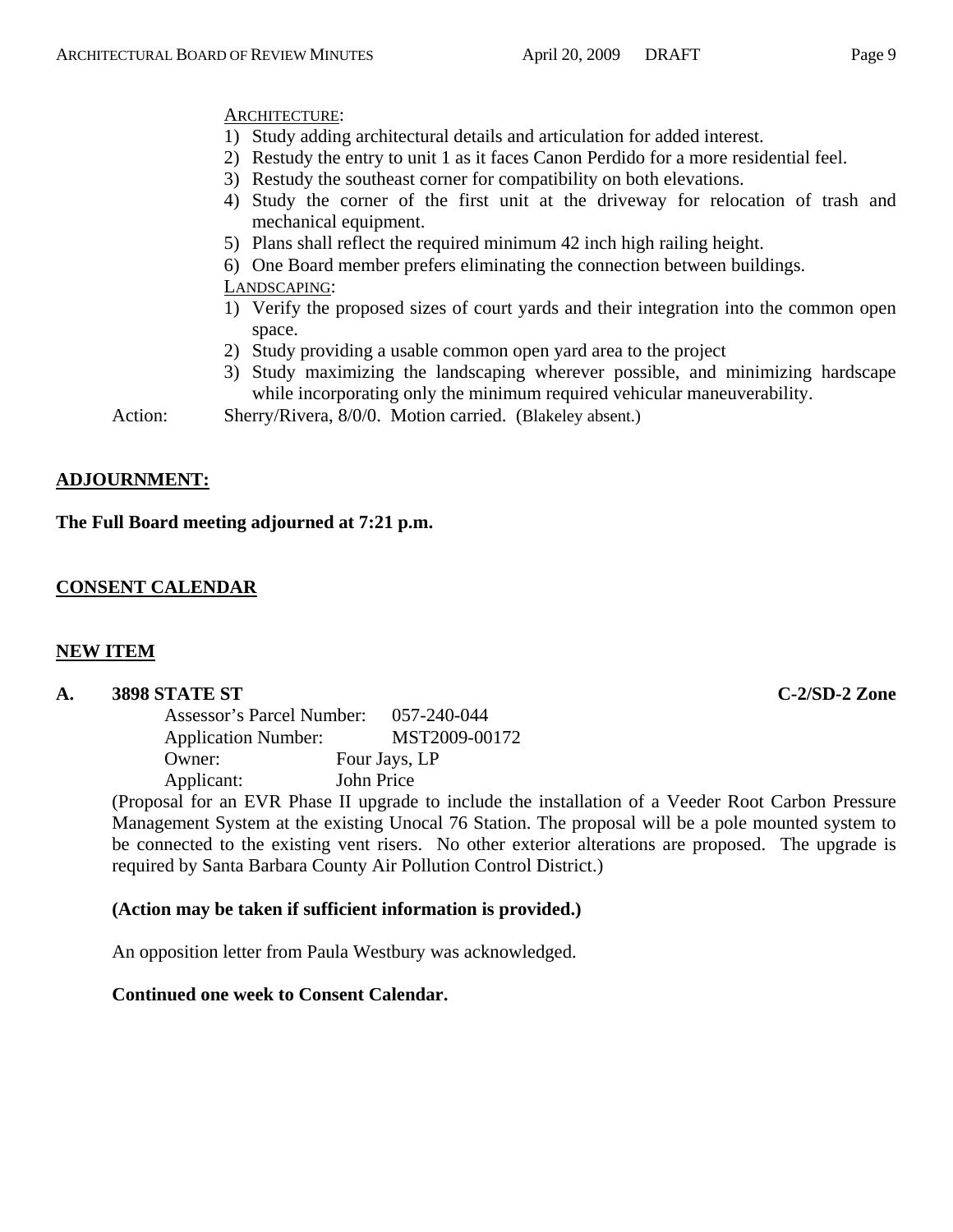# **NEW ITEM**

#### **B.** 1929 CLIFF DR C-P/R-2/SD-3 Zone

 Assessor's Parcel Number: 045-015-016 Application Number: MST2009-00181 Owner: Jemesa Properties, LLC Applicant: John Price

(Proposal for an EVR Phase II upgrade to include the installation of a Veeder Root Carbon Pressure Management System at the Fuel Depot Service Station. The unit will be located on the rear elevation and connected to the existing vent risers. No other exterior alterations are proposed. The upgrade is required by Santa Barbara County Air Pollution Control District.)

#### **(Action may be taken if sufficient information is provided.)**

An opposition letter from Paula Westbury was acknowledged.

# **Continued one week to Consent Calendar.**

# **NEW ITEM**

#### **C. 1298 COAST VILLAGE RD C-1/R-2/SD3 Zone**

 Assessor's Parcel Number: 009-230-043 Application Number: MST2009-00186 Owner: Olive Oil & Gas L P Applicant: John Price

(Proposal for an EVR Phase II upgrade to include the installation of a Veeder Root Carbon Pressure Management System at the existing Unocal 76 Station. The proposal will be a pole mounted system to be connected to the existing vent risers. No other exterior alterations are proposed. The upgrade is required by Santa Barbara County Air Pollution Control District.)

#### **(Action may be taken if sufficient information is provided.)**

An opposition letter from Paula Westbury was acknowledged.

# **Continued one week to Consent Calendar.**